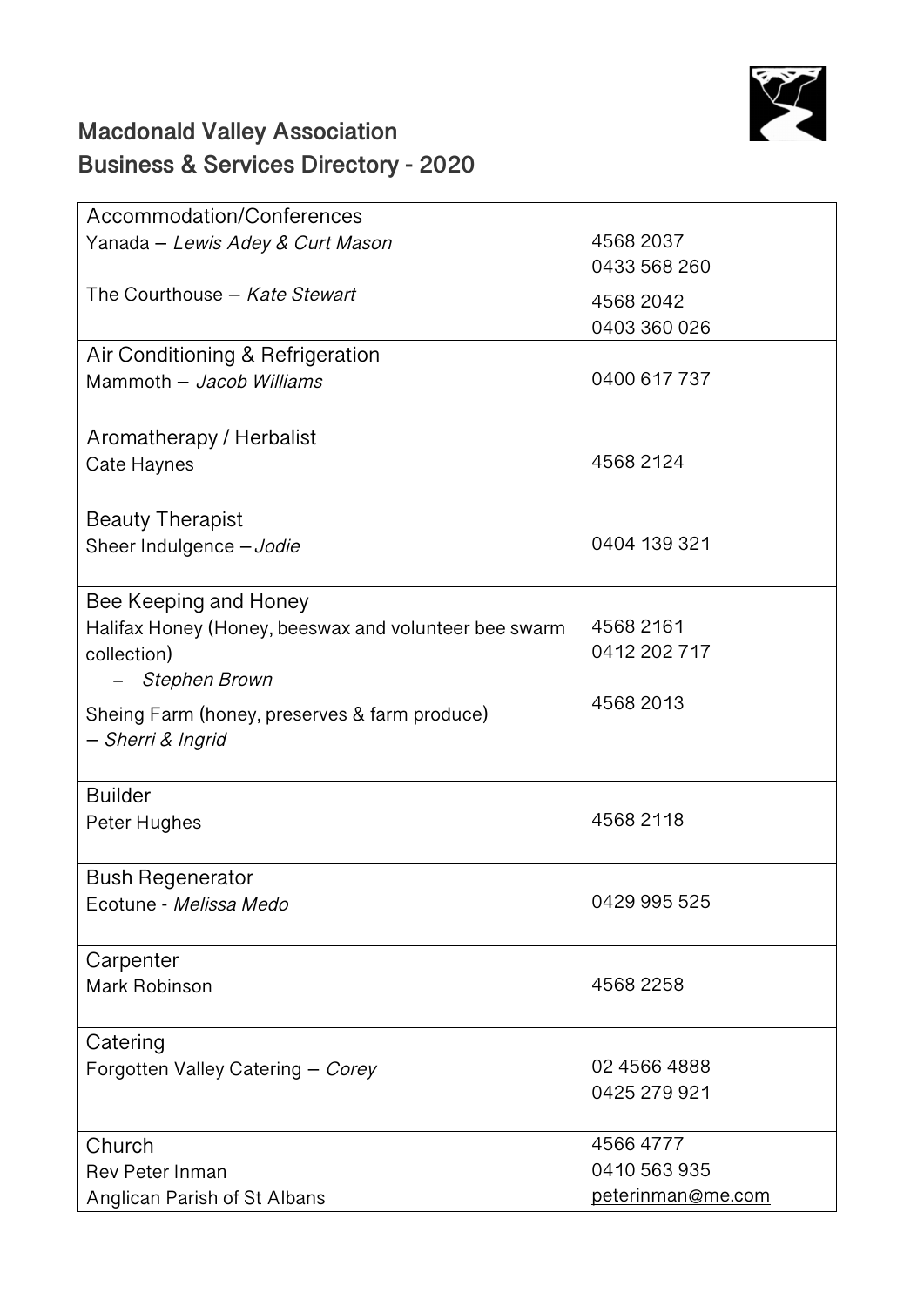| <b>Concrete Supply</b>                                                                                     |                           |
|------------------------------------------------------------------------------------------------------------|---------------------------|
| <b>PF Formation Cement</b>                                                                                 | 45668365                  |
|                                                                                                            |                           |
| <b>Concreting Formation</b><br>Wisemans Ferry Concrete - Matt Rice                                         | 0418 286 691              |
|                                                                                                            |                           |
| Chemist - Wisemans Ferry village                                                                           | 4566 4999                 |
|                                                                                                            |                           |
| Communications/Computer repairs                                                                            |                           |
| Adrian Jackson (computer & VAST Satellite TV                                                               | 4566 4403<br>0429 664 403 |
| installations)                                                                                             |                           |
| Emmaculate Solutions -                                                                                     | 0411845432                |
| <b>Ashley Talbot</b>                                                                                       | 4566 3540                 |
| Electrician                                                                                                |                           |
| AJ Elite Electrical Services - John Clarke                                                                 | 0431875871                |
| Darren Brookes Electrical                                                                                  | 0435 713 790              |
|                                                                                                            |                           |
| Excavations                                                                                                |                           |
| Peter Gibb                                                                                                 | 4568 2002                 |
|                                                                                                            | 0428 667 937              |
| Dave                                                                                                       | 0427 410 785              |
| We-Do-It - Peter Woodbury                                                                                  | 4568 2020                 |
|                                                                                                            | 0418 664 214              |
| Farrier                                                                                                    |                           |
| Erin Stephenson                                                                                            | 4568 2117                 |
|                                                                                                            |                           |
| Fencing                                                                                                    |                           |
| Michael Archer                                                                                             | 4568 2124                 |
|                                                                                                            |                           |
| Finance Broker (Home, Personal, Car, Leasing,<br>Commercial, Business finance, multiple lenders available) |                           |
| <b>Scott Wills</b>                                                                                         | 4568 2169<br>0401 990 913 |
|                                                                                                            |                           |
| Fireshed (RFS)                                                                                             |                           |
| St Albans<br>Lower Macdonald                                                                               | 4568 2011<br>4568 2168    |
| <b>Wisemans Ferry</b>                                                                                      | 45664244                  |
|                                                                                                            |                           |
|                                                                                                            |                           |
|                                                                                                            |                           |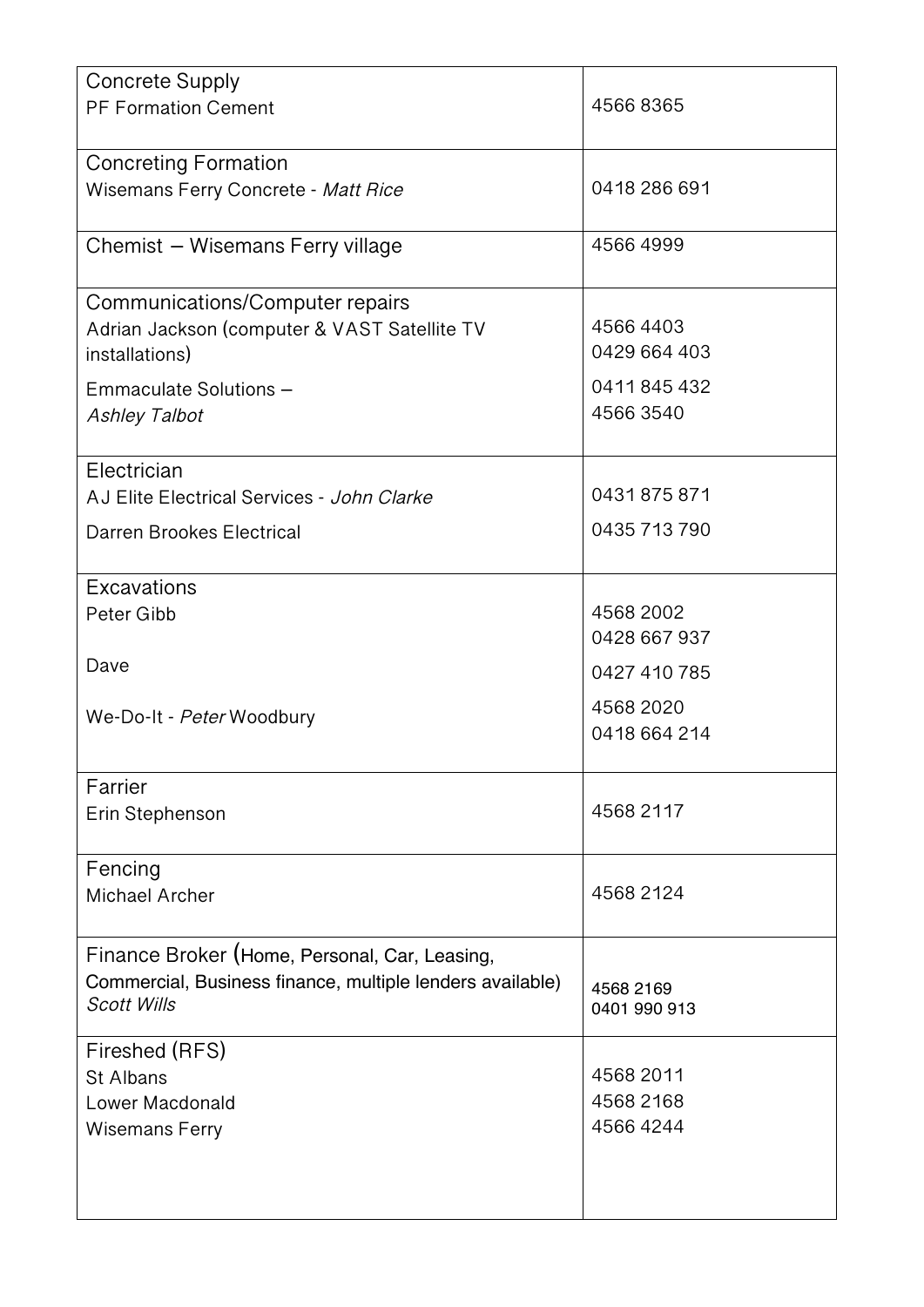| Garden / Nursery                      |              |
|---------------------------------------|--------------|
| St Albans Bush Tucker Nursery - James | 0427 771 718 |
| <b>Gas Bottles</b>                    |              |
| Wiseman Ferry Gas                     | 0418 275 675 |
| Grocer /Supermarket                   |              |
| <b>Wisemans Ferry IGA</b>             | 4566 4612    |
| Hairdressing                          |              |
| Wisemans Ferry Hair Design - Raelene  | 4566 4300    |
| Kels Hair Studio - Kelly Ann          | 4566 3540    |
| Hire Car service                      |              |
| Phil Vaticano                         | 0466 599 660 |
| Hotels / Dining                       |              |
| Settlers Arms Inn                     | 4568 2111    |
| <b>Wisemans Ferry Hotel</b>           | 4566 4301    |
| <b>Bowling Club</b>                   | 4566 4307    |
| House Cleaning                        |              |
| Gaynor Houghton                       | 4568 2162    |
| Justice of Peace                      |              |
| Diana Furneyvall - Central Macdonald  | 0419 977 535 |
| Kate Stewart - St Albans              | 4568 2042    |
|                                       | 0403 360 026 |
| Ed Johns - Fernances                  | 4568 2028    |
| Massage                               |              |
| KaHuna Massage Therapist - Luke Kelly | 0435 041 792 |
| Sheer Indulgence - Jodie              |              |
|                                       | 0404 139 321 |
| <b>Medical Clinic</b>                 |              |
| <b>Wisemans Ferry Medical Centre</b>  | 8825 8225    |
| Pest Control                          |              |
| Megapest Control - Ian Black          | 45668118     |
|                                       |              |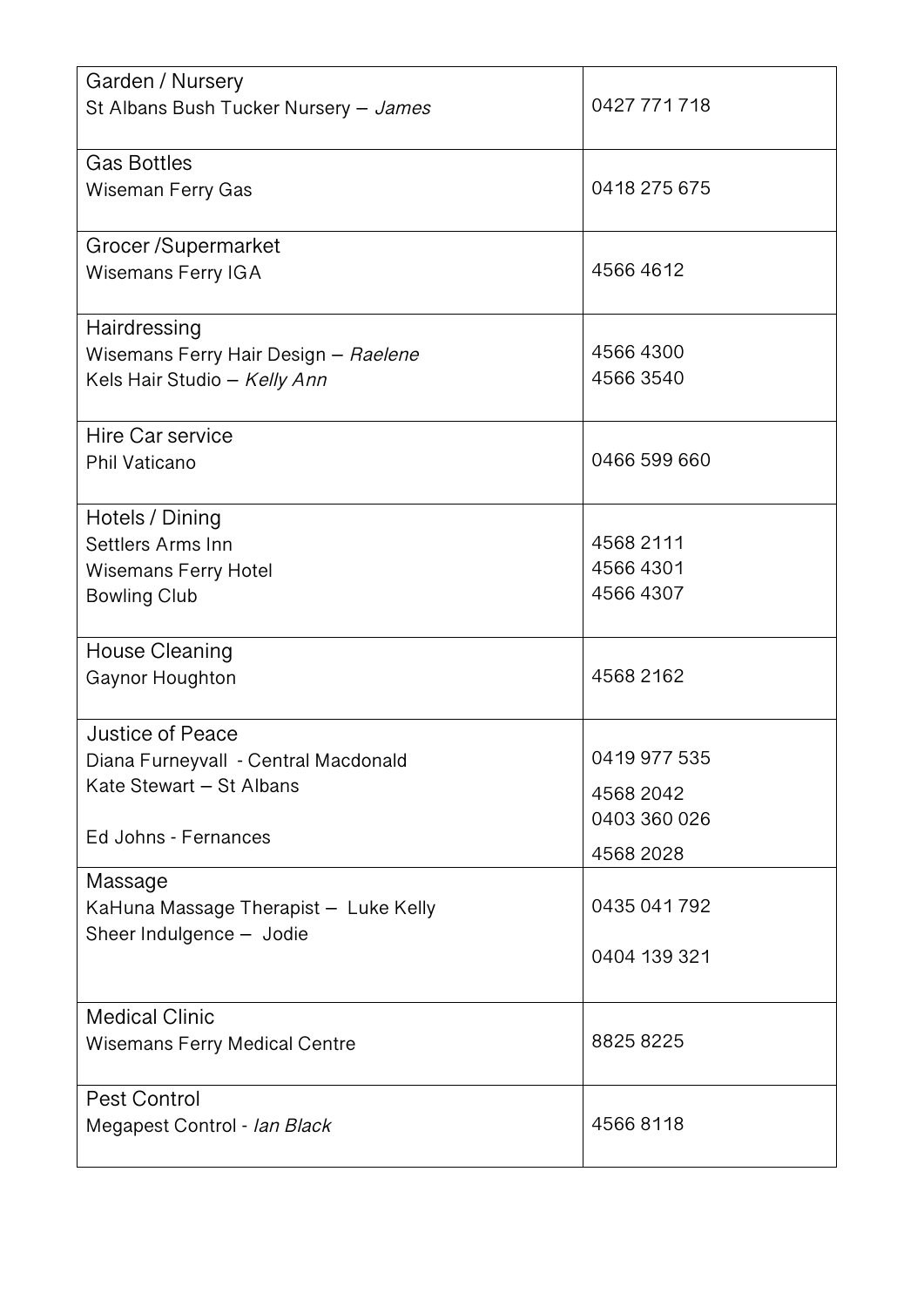| <b>Personal Training</b>                           |              |
|----------------------------------------------------|--------------|
| Eshref Eyiam - St Albans                           | 4568 2054    |
|                                                    | 0424 221 511 |
| <b>Pet Sitting</b>                                 |              |
| Herd & Hound - Courtney Stephens                   | 4568 2117    |
|                                                    |              |
| <b>Police Station</b>                              |              |
| <b>Wisemans Ferry</b>                              | 4566 4302    |
|                                                    |              |
| Plumbing                                           |              |
| Roseriver                                          | 4573 6966    |
|                                                    | 0418 445 919 |
| Gary Sim Plumbing                                  | 0402 614 173 |
| <b>CPC Plumbing</b>                                | 0413 131 216 |
|                                                    |              |
| Post Office                                        |              |
| <b>Wisemans Ferry</b>                              | 4566 4273    |
|                                                    |              |
| <b>Property Maintenance</b>                        |              |
| <b>Tony Duval</b>                                  | 4566 4378    |
| Darren Butler                                      | 0408 416 696 |
|                                                    | 4568 2034    |
| Michael Archer                                     | 4568 2124    |
| <b>Real Estate services</b>                        |              |
| <b>WFR Real Estate Agents</b>                      | 45664660     |
| Rhys & Amanda Coles                                | 0406 704 040 |
| Harris Iverson -                                   | 0409 738 388 |
| Trent Iverson or Paul Vella                        | 0418 649 294 |
|                                                    |              |
| <b>Chris Wilkinson Property</b><br>Chris Wilkinson | 0418 213 217 |
| lan Robinson                                       | 4568 2151    |
|                                                    | 0428 251 725 |
| Stockfeed (hay etc)                                |              |
| St Albans stockfeed - David & Karen Sternbeck      | 4568 2073    |
| stalbansstockfeeds@gmail.com                       | 0457 512 451 |
| Schools                                            |              |
| <b>Wisemans Ferry PS</b>                           | 4566 4345    |
| <b>Central Macdonald PS</b>                        | 4568 2120    |
|                                                    |              |
| Septic Tank service                                |              |
| Staples - John                                     | 94578777     |